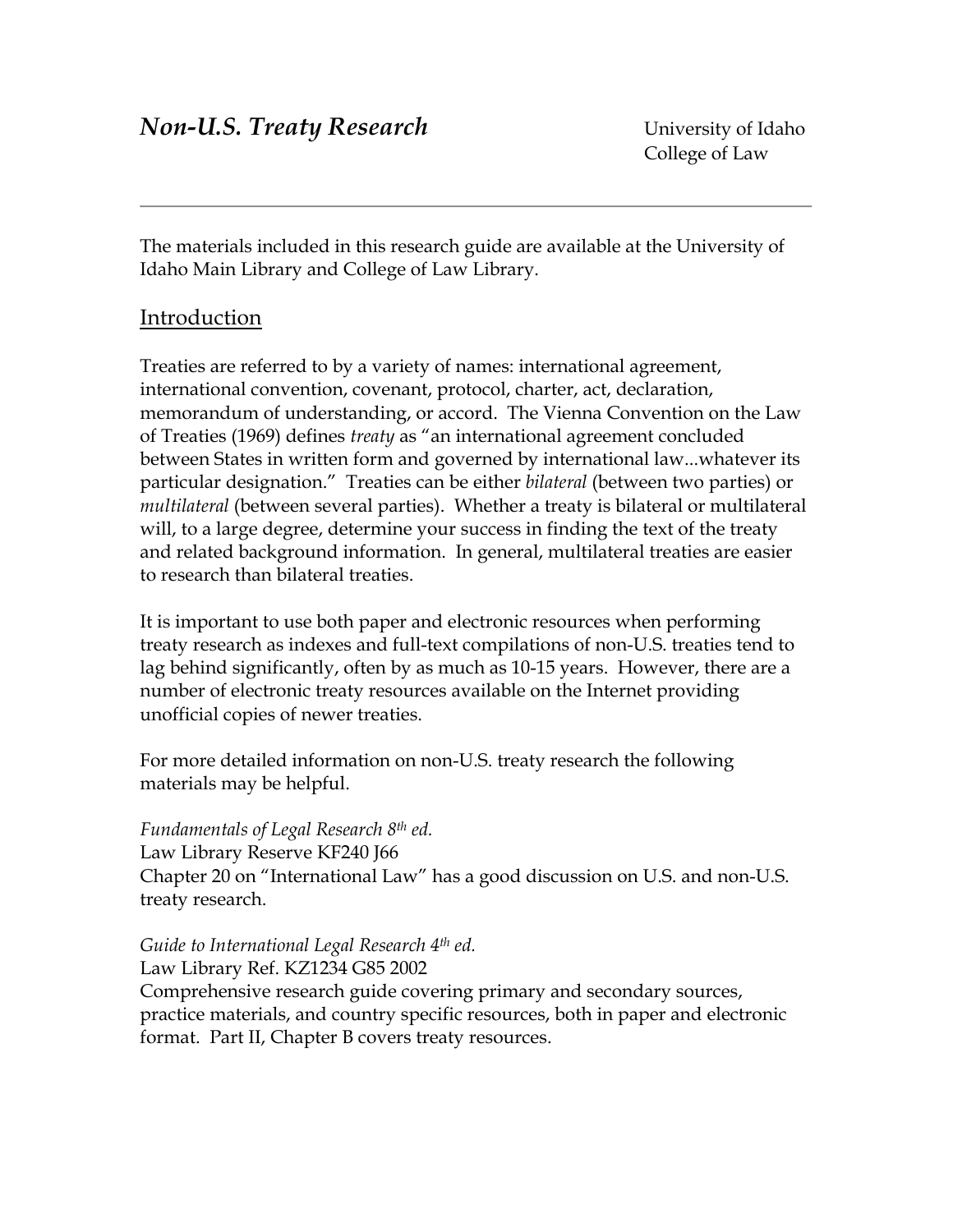### *ASIL Guide to Electronic Resources for International Law: Treaties*  <http://www.asil.org/resource/home.htm>

Detailed research guide to U.S. and non-U.S. treaty research with numerous links to online resources. Part of a larger research guide to international law.

#### *Researching Non-U.S. Treaties*

[http://www.llrx.com/features/non\\_ustreaty.htm](http://www.llrx.com/features/non_ustreaty.htm)

An excellent research guide compiled by Stefanie Weigmann of Harvard Law School. Provides numerous links to online sources of treaty collections, bilateral treaties, and official gazettes publishing international agreements.

Generally, there are four steps to performing non-U.S. treaty research:

- 1. Finding the text of the treaty or agreement.
- 2. Determining the treaty's status or ratification.
- 3. Finding reservations and declarations.
- 4. Locating background information or treaty interpretation.

# Locating Treaties

## *World Treaty Index, 2nd ed.*

Main Library Reference JX171 R63 5 vol.

Includes citations to over 40,000 bilateral and multilateral treaties concluded between 1900 and 1980. Index by party (vol. 4) or keyword (vol. 5). Since this series ended in 1980 it does not reflect the current status of treaties.

## *Multilateral Treaties Deposited with the Secretary General*

## Main Library JX1985 U442

Annual publication by the United Nations. As the name indicates, this index is limited to treaties deposited with the Secretary General. However, it is still a valuable resource. Each volume lists treaties chronologically by subject. Entries include the effective date, list of signatories with dates of accessions, citations to the United Nations Treaty Series (UNTS), and the full-text of declarations and reservations. Library holdings cover 1967-current.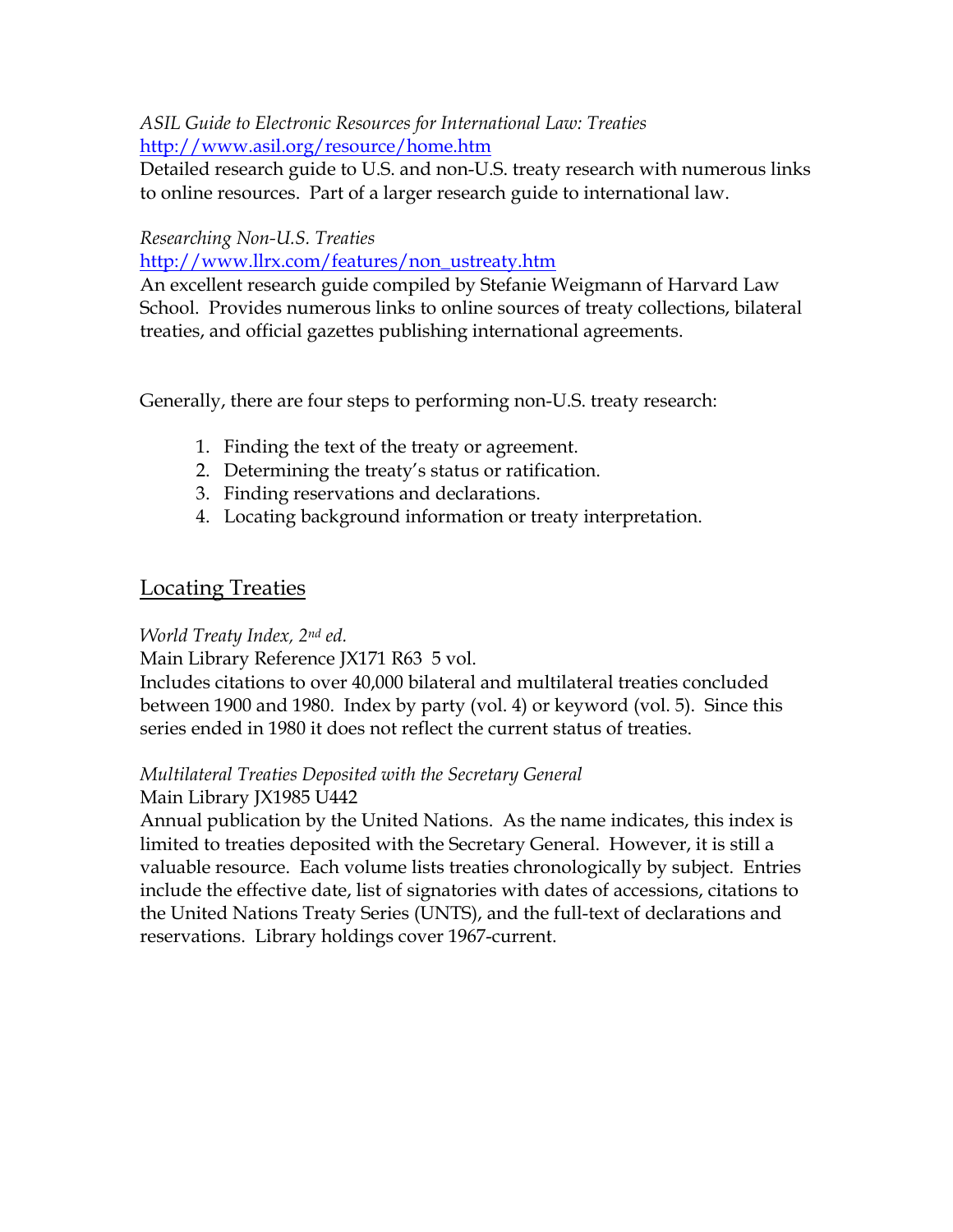## Treaty Sources: Current

### *United Nations Treaty Series (U.N.T.S.)*

Main Library JX170 U35 Available in paper and microfiche. Contains all agreements (bilateral and multilateral) entered into by member countries beginning in 1946. Chronological and subject indexes are published every 50 volumes (formerly every 100 volumes). Generally, an 8-10 year delay between ratification and publication, and a 5-year delay between publication and indexing.

#### *International Legal Materials (I.L.M.)*

Law Library Periodicals

Published by the American Society of International Law. Bi-monthly publication beginning in 1962. Publishes the full-text of selected U.S. and non-U.S. treaties and some judicial opinions. Often the only print source for recent treaties. Annual subject index in the last volume for each year. Cumulative indexes for 1962-1969 and 1970-1979.

## Treaty Sources: Historical

*League of Nations Treaty Series (L.N.T.S.)*  Main Library JX170 L4 (Storage) The forerunner to UNTS. Includes treaties registered with the Secretariat by members of the League of Nations between 1919 and 1946.

### *Consolidated Treaty Series*

Main Library JX120 P35

Covers historical treaties signed between 1648 and 1919. Contains thousands of treaties in both the original language and English translation. Arranged chronologically, includes party index. Over 200 volumes.

## Treaty Status, Ratification, and Reservations

Locating information concerning a treaty's status, ratification, and reservations made by treaty parties can be difficult. For treaties deposited with the United Nations, a good source of information is *Multilateral Treaties Deposited with the Secretary General*, which includes the full-text of reservations and declarations (See, **Locating Treaties**, for a complete description).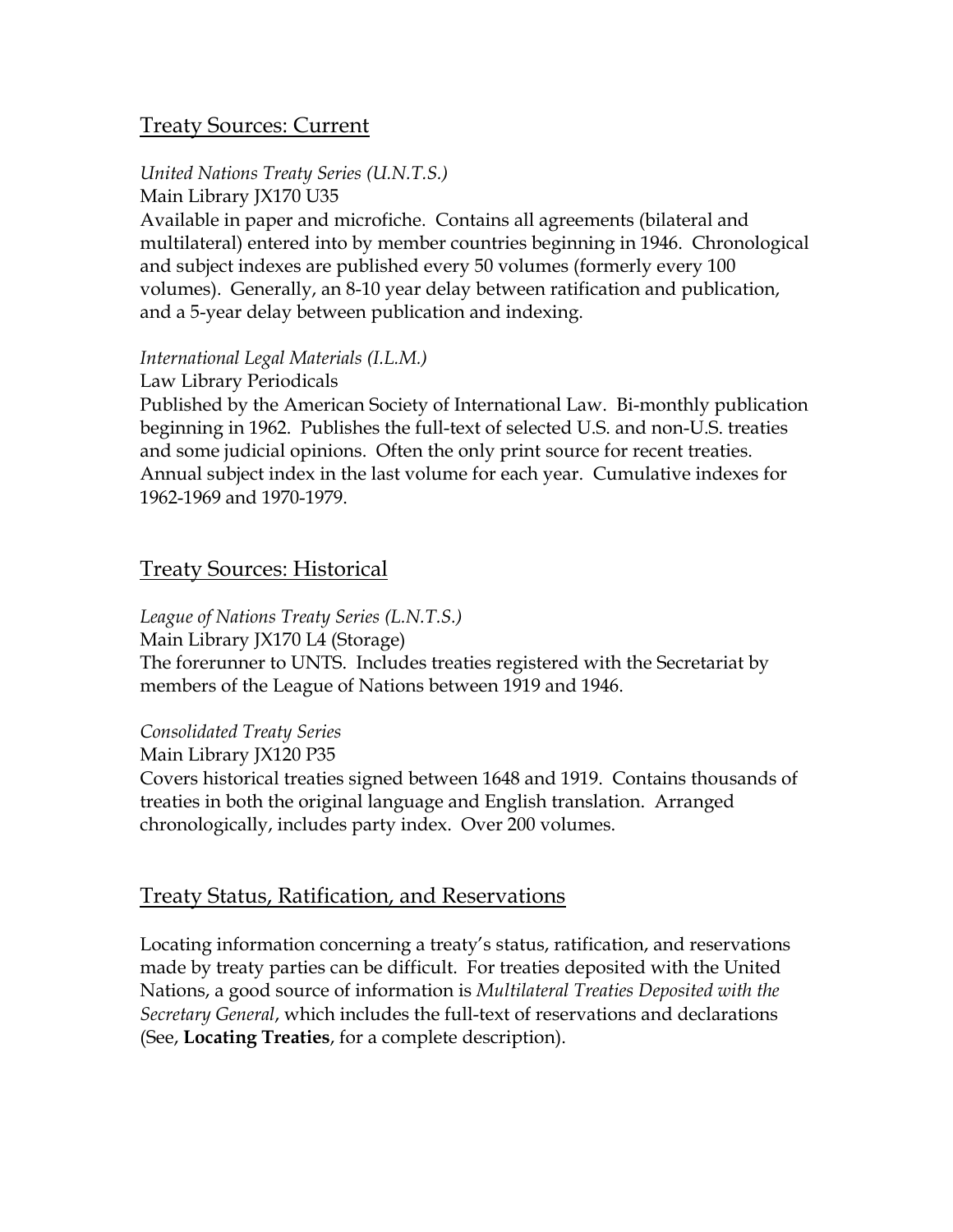### *Martindale-Hubbell International Law Digest*  Law Library Reference KF190 M375 2003

Digests the laws of 80 countries by topic. Under "Treaties and Conventions" are listed bilateral and multilateral treaties. The information provided varies for each country, but may include the date signed and ratified and some information concerning reservations and declarations. This volume also reprints the text of ten international conventions to which the U.S. is a party.

# Background Information and Treaty Interpretation

Unfortunately for the researcher, finding background information or legislative history of non-U.S. treaties is extremely difficult. Most libraries simply will not have access to these types of materials. However, there are many treatises discussing the development of specific treaties and conventions. By searching the library catalog using the exact name of the treaty or a keyword search, you should be able to locate such texts.

Law reviews and legal periodicals often publish articles on the legislative history of treaties. By using a print index, such as the *Index to Legal Periodicals* (Law Library Reference K33 I6) or an online index such as *LegalTrac* (available on the Law Library web site) you should be able to find citations to such articles.

In some instances, if you know the name of the organization that negotiated a treaty, you may be able to find background information on the organization web site. For example, the United Nations makes the text of many treaties and related documents available on its web site.

Finding materials related to treaty interpretation is somewhat easier. International and national tribunals often interpret treaty provisions and there are several sources publishing these decisions.

### Permanent Court of International Justice (PCIJ)

The predecessor to the International Court of Justice (ICJ) established under the League of Nations. It heard cases from 1922 – 1946. Documents of the PCIJ were published in several series:

*Collection of Judgments: Series A*  Main Library JX1971.5 A23 Library owns no. 1 – 24, covering 1923-1930.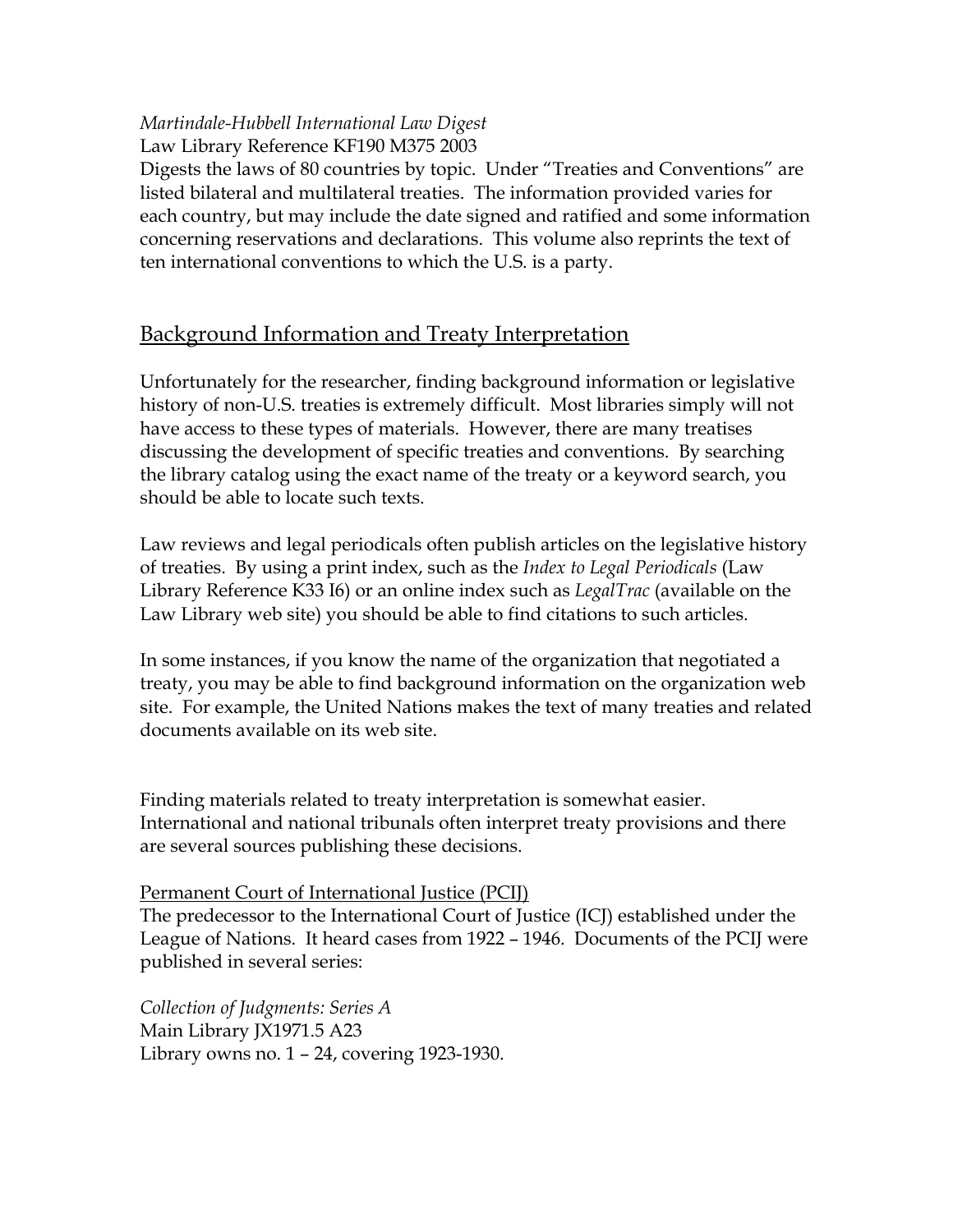*Collection of Advisory Opinions: Series B*  Main Library JX1971.5 A24 Library owns no. 1 – 18, covering 1923-1930.

*Acts and Documents Relating to Judgments and Advisory Opinions: Series C*  Main Library Oversize JX1971.5 A28 Library owns no. 1 – 19, covering 1922-1931.

*World Court Reports: a collection of the judgments, orders, and opinions of the Permanent Court of International Justice.*  Law Library KZ208 W67 2000 4 vol. This is not a part of the PCIJ series of publications. However, it does reprint selected judgments, orders, and opinions from 1922 – 1942.

#### International Court of Justice (ICJ)

The main judicial organ of the United Nations. Founded in 1945. Publishes several series of documents. The ICJ web site [\(www.icj-cij.org](http://www.icj-cij.org/)) has made available all documents related to contentious cases and advisory opinions issued by the court since 1946.

*Reports of Judgments, Advisory Opinions, and Orders*  Main Library JX1971.6 A26 Library owns volumes covering 1947/48 – 1967, 1969 – present.

Other Sources

#### *International Law Reports*

Law Library KZ199 I582

A good source for hard to find judicial opinions. Volumes 1-16 are titled *Annual Digest of Public International Law Cases. Reports* attempts to publish all available decisions from international tribunals, most international human rights decisions, selected international arbitrations, and decisions of national tribunals concerning public international law. Each volume contains a table of cases, digest of cases, and a table of treaties. There is a Consolidated Index for volumes 1-80 and 81-100.

*International Legal Materials (ILM)* 

Law Library Periodicals

As noted above (**Treaty Sources: Current**) ILM reprints the text of important court decisions in each issue.

Legal periodicals and law reviews devoted to the subject of international law sometimes reproduce important court decisions. For example, the *American*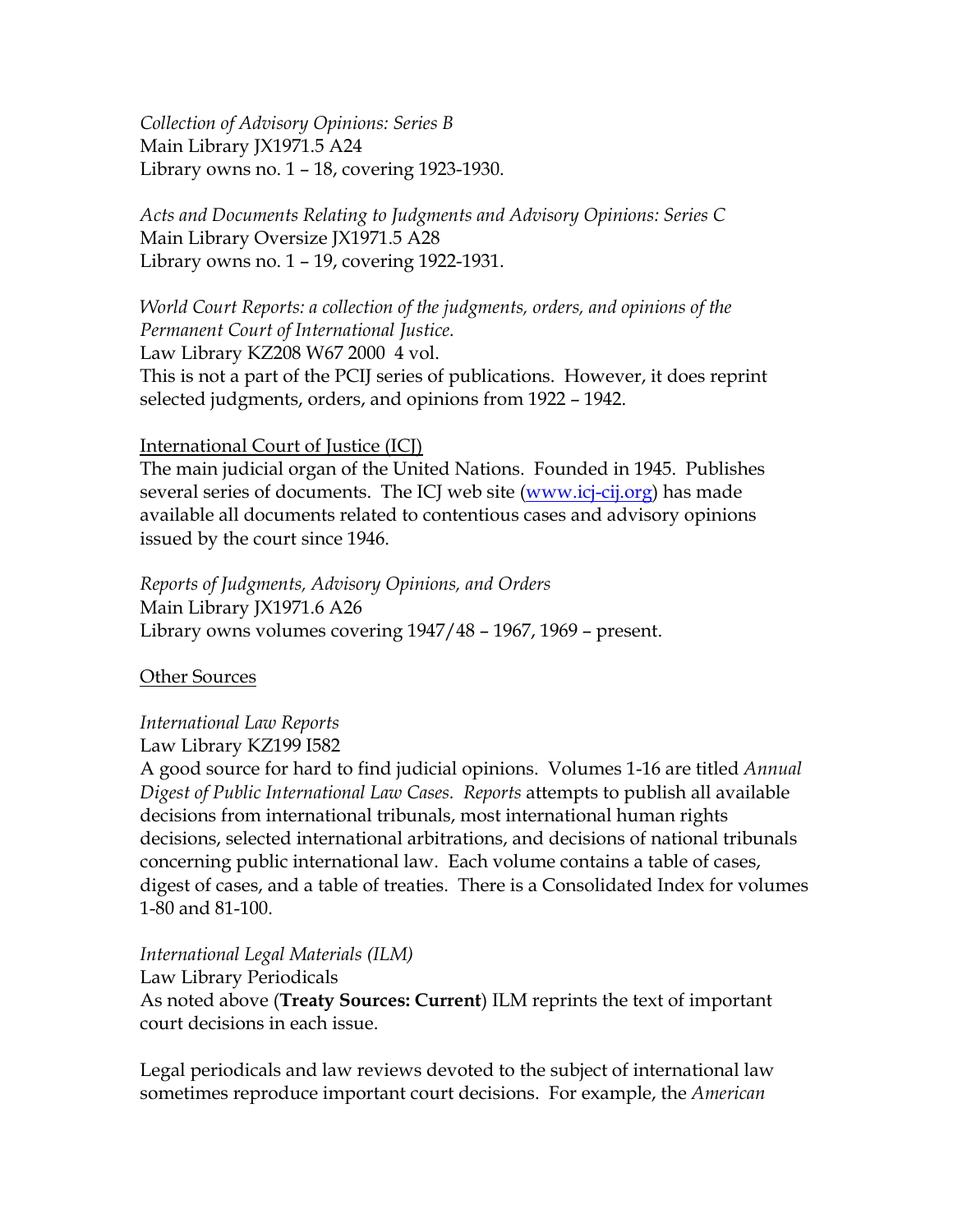*Journal of International Law* and *International Human Rights Reports* both report important decisions in every issue.

### Electronic Resources

There are a number of treaty collections available on the Internet. The following are a small selection:

Australian Treaties Library – <http://www.austlii.edu.au/au/other/dfat>

Council of Europe, European Treaties – <http://conventions.coe.int/treaty/EN/cadreprincipal.htm>

Electronic Information System for International Law (EISIL) [http://www.eisil.org](http://www.eisil.org/)

European Union Treaties – [http://europa.eu.int/abc/treaties\\_en.htm](http://europa.eu.int/abc/treaties_en.htm)

Hague Conventions on Private International Law – <http://www.hcch.net/e/index.html>

International Humanitarian Law – <http://www.icrc.org/eng/ihl>

Latin American Tax Treaties - <http://www.natlaw.com/treaties/taxtreat.htm>

Multilaterals Project –<http://www.fletcher.tufts.edu/multilaterals.html>

United Nations – [http://www.un.org](http://www.un.org/)

WIPO Treaties – <http://www.wipo.int/treaties/index.html>

World Trade Organization (WTO) -<http://www.wto.org/index.htm>

The following web sites are useful for international law research in general:

American Society of International Law (ASIL) – [http://www.asil.org](http://www.asil.org/)

Hieros Gamos – [http://www.hg.org](http://www.hg.org/)

NYU's Guide to Foreign and International Legal Databases – [http://www.law.nyu.edu/library/foreign\\_intl](http://www.law.nyu.edu/library/foreign_intl)